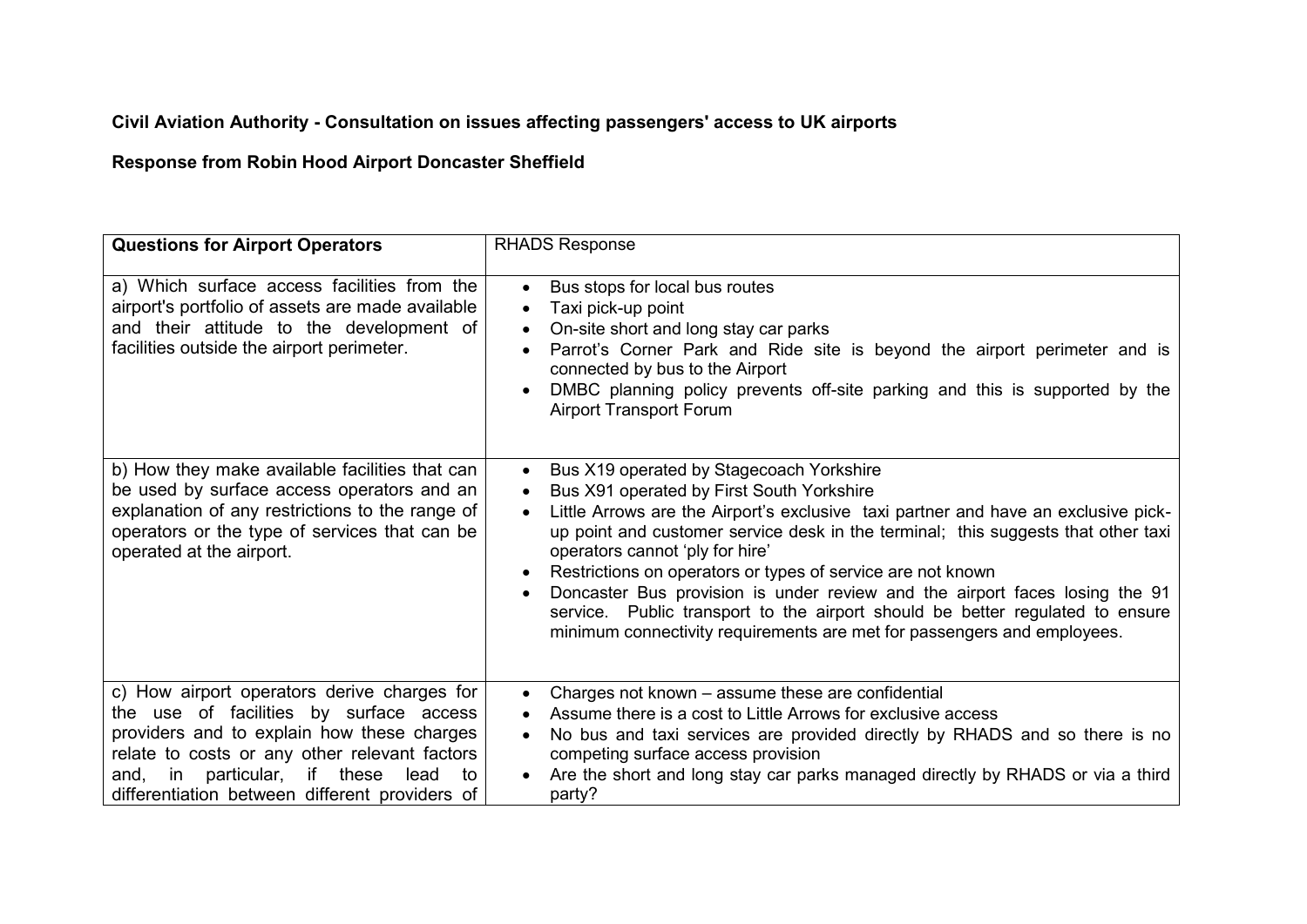| surface<br>products<br>between<br>access<br>or<br>segments of consumers. Particular attention<br>should be provided to areas where airport<br>themselves<br>operators<br>compete<br>with<br>independent surface access operators.                                                                                                                                                                   |                                                                                                                                                                                                                                                                                                                                                                                                                                                                                                                                                                                                                                                                            |
|-----------------------------------------------------------------------------------------------------------------------------------------------------------------------------------------------------------------------------------------------------------------------------------------------------------------------------------------------------------------------------------------------------|----------------------------------------------------------------------------------------------------------------------------------------------------------------------------------------------------------------------------------------------------------------------------------------------------------------------------------------------------------------------------------------------------------------------------------------------------------------------------------------------------------------------------------------------------------------------------------------------------------------------------------------------------------------------------|
| d) How airport operators consult with users on<br>general charging principles and structures of<br>airport services (access to facilities at or near<br>the forecourt) required by surface access<br>operators and how they provide relevant<br>information on the costs of providing such<br>services.                                                                                             | Consultation on charging principles not publicly available<br>$\bullet$<br>No information on costs is publicly available                                                                                                                                                                                                                                                                                                                                                                                                                                                                                                                                                   |
| e) The extent of any agreements with other<br>surface access operators and with distributors<br>regarding the sharing of pricing information,<br>the provision of information on costs, capacity<br>management or any other practices and how<br>they ensure these do not allow undue<br>coordination among competitors.                                                                            | No information on these agreements is publicly available<br>$\bullet$<br>Assume there are no capacity issues relating to surface access at the Airport and<br>so capacity management is not required                                                                                                                                                                                                                                                                                                                                                                                                                                                                       |
| f) Their efforts to ensure that consumers have<br>access to information about all options to get<br>to and from the airport at the time they need<br>to make informed choices (both on the airport<br>operators' websites and on onward travel<br>kiosks) and, insofar as it is the airport<br>operators' ability to influence, those options<br>are presented in a neutral and transparent<br>way. | The Airport website includes information for all surface access options, including<br>$\bullet$<br>parking costs - http://www.robinhoodairport.com/getting-to-the-airport/<br>Bus timetable information is not provided directly, but users are directed to the<br>Travel South Yorkshire website (run by South Yorkshire PTE) which is neutral and<br>transparent with respect to the available services<br>Bus fares and indicative taxi fares are not provided.<br>The options for parking are presented in a neutral and transparent way -<br>http://www.robinhoodairport.com/getting-to-the-airport/<br>A web-based information point is provided within the terminal |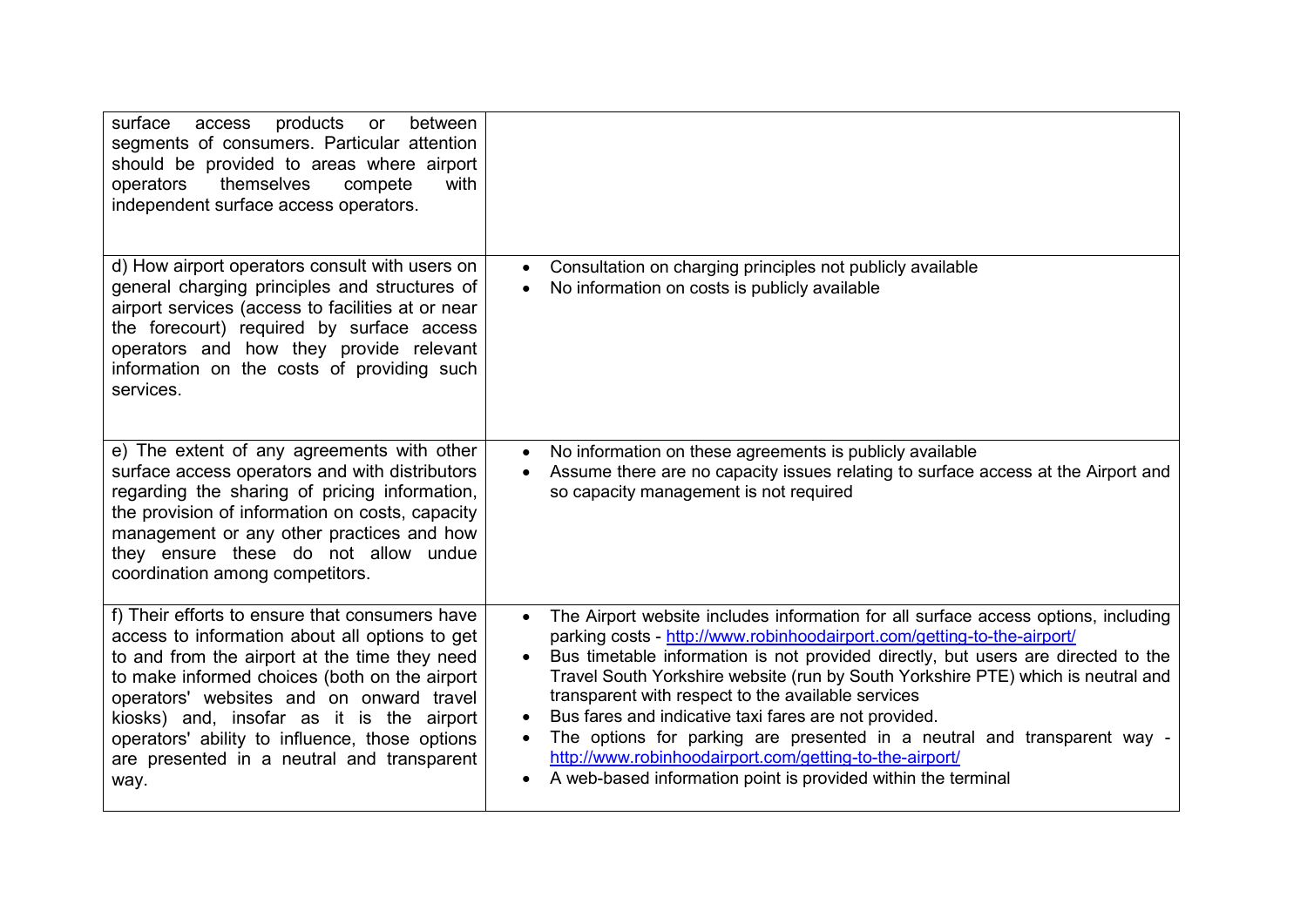| g) Details of any surface access options that  <br>are available at no charge to consumers that<br>allows for the drop-off and pick-up of<br>passengers. | The short stay car park allow a maximum of 15 minutes free parking for dropping<br>off and picking up passengers, to discourage this type of travel in favour of more<br>sustainable options |
|----------------------------------------------------------------------------------------------------------------------------------------------------------|----------------------------------------------------------------------------------------------------------------------------------------------------------------------------------------------|

| <b>General Questions</b>                                                                                                                                                                                                                       |  |
|------------------------------------------------------------------------------------------------------------------------------------------------------------------------------------------------------------------------------------------------|--|
| h) Have we identified the key issues on<br>market structure within the scope of this<br>review?                                                                                                                                                |  |
| i) Have you any views and/or evidence on the<br>market position of airport operators in the<br>provision of airport services used to access<br>the airport?                                                                                    |  |
| j) Have you any evidence or views on how<br>well informed consumers are of their airport<br>surface access options and on what is most<br>important to passengers in accessing an<br>airport? Is this an area that merits further<br>research? |  |
| k) Have we identified the key issues related to<br>the distribution of airport car parking? Do you<br>have any views on what, if anything, would<br>improve outcomes to consumers?                                                             |  |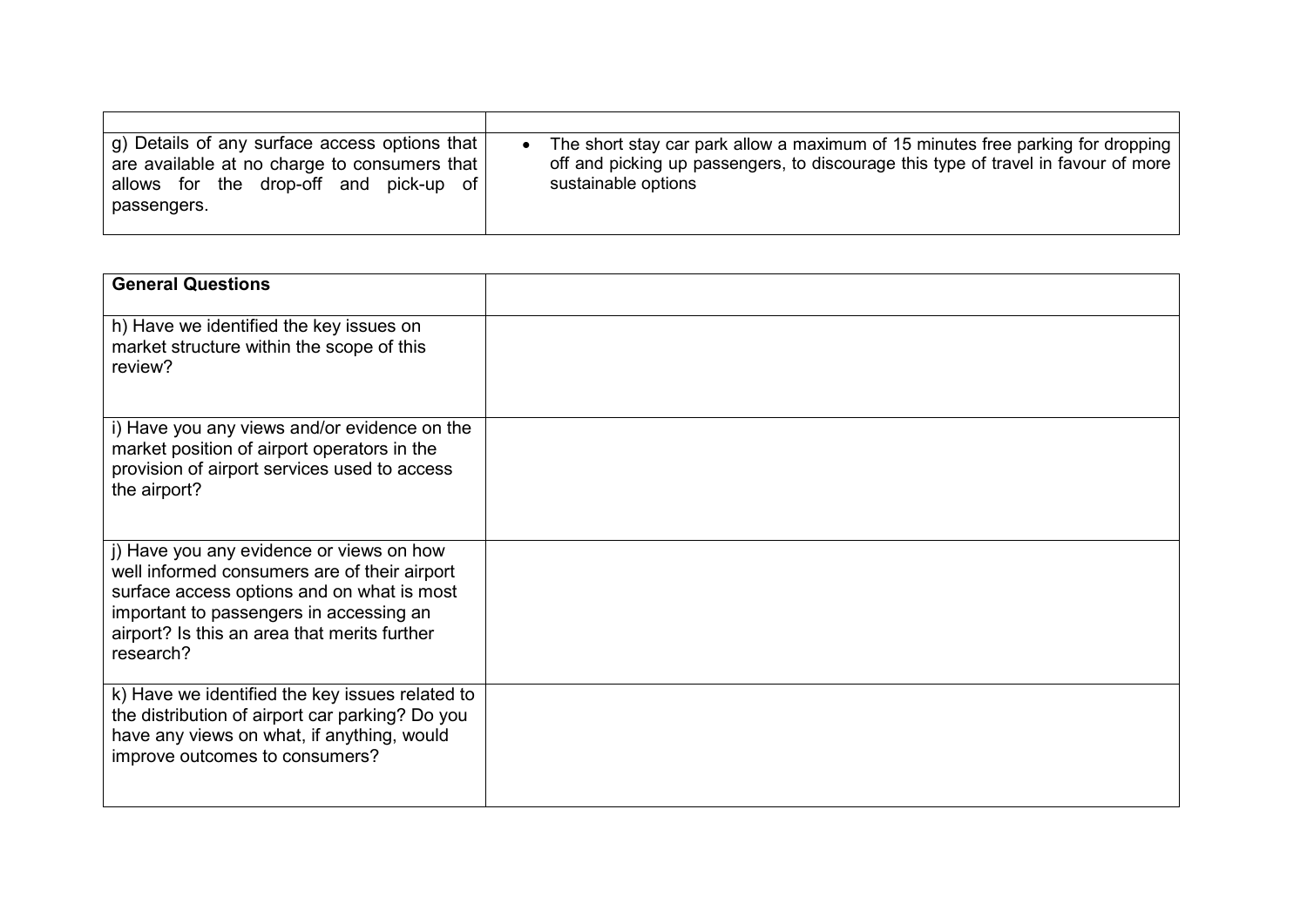| I) Have you any views and/or evidence on<br>how the information set that passengers have<br>when choosing between airport surface<br>access products could be improved for<br>consumers? |  |
|------------------------------------------------------------------------------------------------------------------------------------------------------------------------------------------|--|
| m) Have you any views on our proposed way<br>forward and, in particular, the development of<br>good practice principles by airport operators?                                            |  |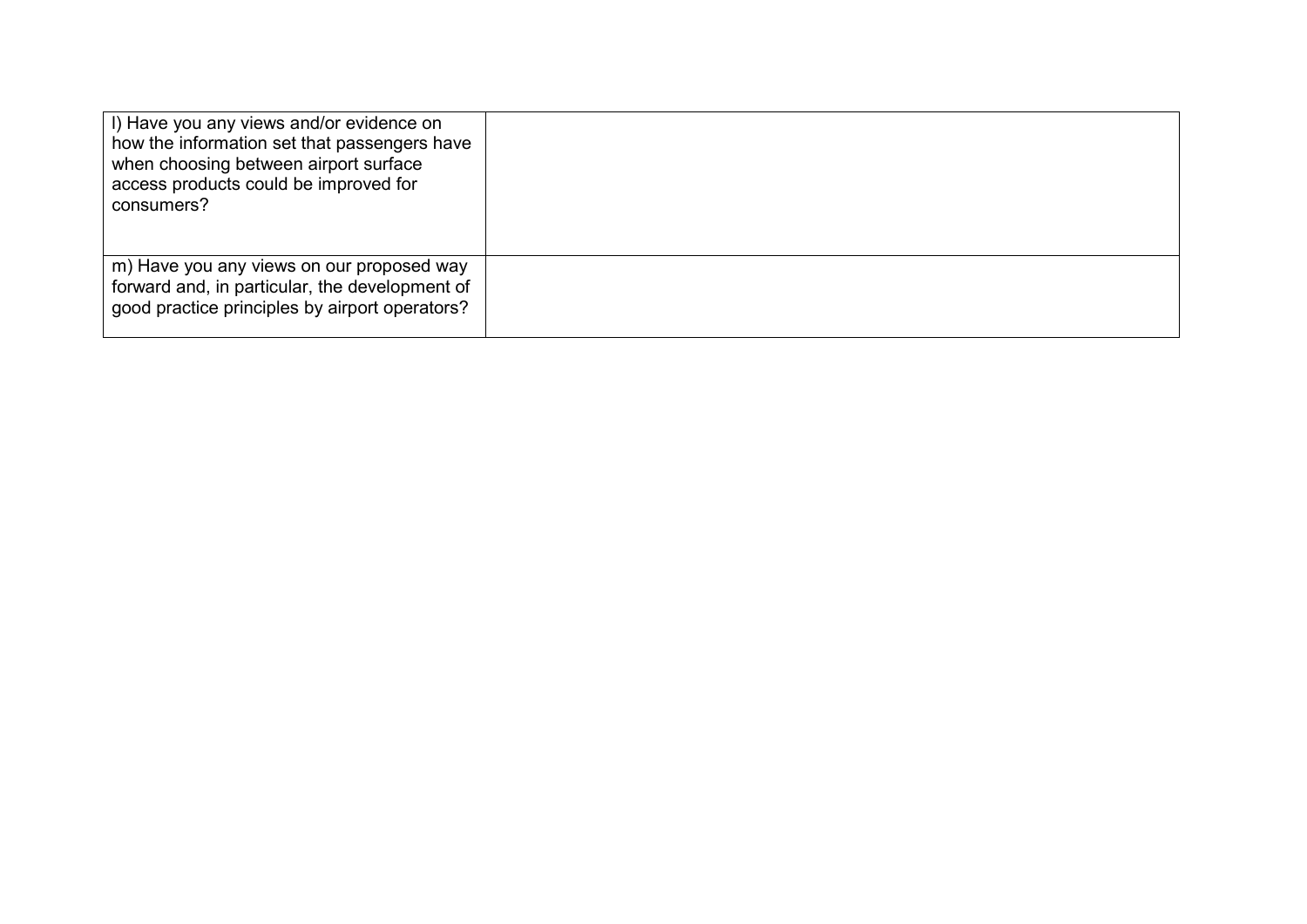### Input from Robin Hood Airport Doncaster Sheffield Airport Consultative Committee

The Robin Hood Airport Consultative Committee (RHACC) is the forum via which the management of [Doncaster Sheffield Airport](http://www.robinhoodairport.com/) Limited interacts and exchanges information and ideas with communities in the vicinity of the airport, local authorities, local business representatives and other Airport users and other interested parties. Information on the committee can be found here<http://www.southyorks.gov.uk/SYJSHome/AirportConsultativeCommittee.aspx>

The forum consulted its members and they fed to us the following comments on the below, submitted to Doncaster Sheffield Airport by the Chair, Alan Tolhurst OBE

### **Surface Access Options**

The members felt that, in general, passengers were well informed on the options they have for getting to the airport and on the facilities and services available on site. The website has recently been updated, is clear and easily accessible.

Opening of the Great Yorkshire Way has reduced significantly travel times to the Airport especially from the West, and the completion of the further stage of the development will make travelling by road to the Airport even more attractive.

#### **Signage**

As regards highway signage, the consensus was that this could be improved, especially from the centres of local towns and on the M1 and M18. Signage from the A1 (M) is confusing and could also be improved. The members understand that the solution to the problem rests essentially with the Highways Agency but they took the view that the shortcomings of the present arrangements impact adversely on the Airport. Moreover, the sooner satellite navigation systems can be updated to show the new route the better: this is outside RHADS control but you might have some influence!

Signage within the Airport site and in the Terminal is good.

#### **Parking**

Parking facilities at the Airport more than meet the needs of the current business and the closeness of the parking sites to the Terminal is seen as a real marketing plus point. On the other hand, the problem associated with the policing of the access roads is well known and has been recorded several times in the past. It is recognised that provision needs to be in place to prevent passengers and others from parking unnecessarily on the approach roads to the Airport, but the members took the view that the enforcement company could exercise more discretion in cases of real emergencies, before issuing penalty